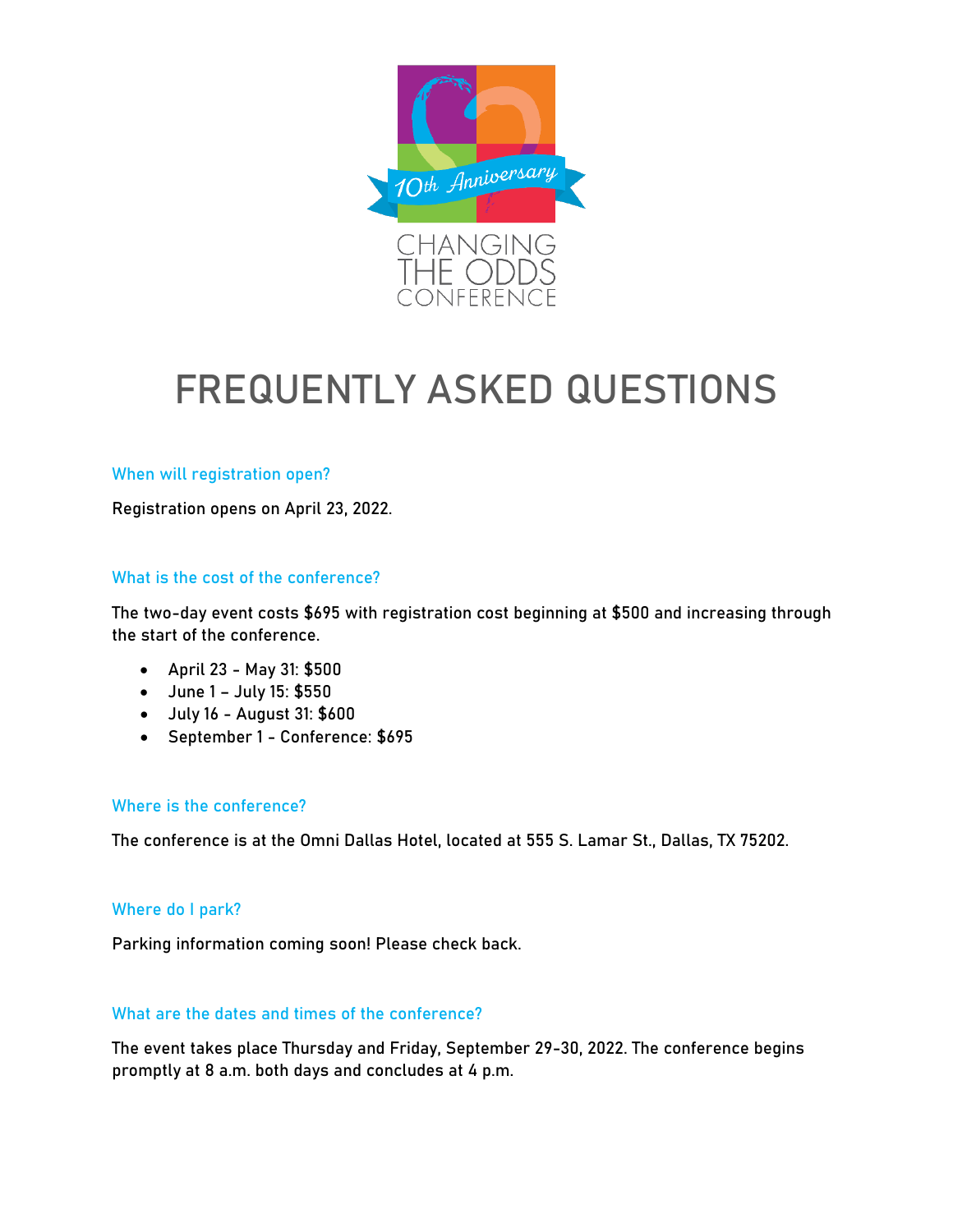#### Are meals included with my registration fee?

Attendees will receive a light breakfast and lunch throughout the conference.

#### Are there CEUs for this event?

Momentous Institute is a licensed provider of CEUs in the state of Texas for LPC, LMFT, and LCSW. And an approved Continuing Professional Education (CPE) Provider in Texas with TEA (#902-493). Participants will receive CEU credits for the two-day conference.

#### When will I receive my CEU certificate?

Please note that in order to receive a certificate, a person must not only sign in but also complete a conference evaluation. Once an evaluation is received, a certificate will be emailed to the email address used to register for the event. Please allow two weeks to receive your certificate from the date you complete your evaluation. Please note that the evaluation portion of the app will be disabled on October 7, 2022. All evaluations must be completed prior to this date in order to receive a certificate.

#### What payment forms are accepted?

Momentous Institute accepts credit cards and purchase orders. For payment by purchase order, select "Purchase Order" and enter a valid purchase order number in the field. If a purchase order number is not available at time of registration, it must be emailed to [events@momentousinstitute.org.](mailto:events@momentousinstitute.org) no later than August 31, 2022.

#### Any registration not accompanied by a purchase order within 30 days may be cancelled.

All payments must be received by September 1. Any registration not paid in full by September 1 will be cancelled.

#### What if I cannot attend?

All refund requests must be submitted by email to events@momentousinstitute.org no later than August 31, 2022. Refunds cannot be issued by phone or any other method.

Because refunds incur significant administrative time and processing fees, any refunds will be issued minus a \$25 processing fee.

All refunds will be processed after the conclusion of the event (minus the processing fee) using the same payment method used at the point of registration.

#### No refunds will be issued after August 31.

In lieu of a refund, a guest may elect to send someone else in his/her place. To do so, the guest should email events@momentousinstitute.org and include the following: the name of the registered attendee, the name of the new attendee and the email address of the new attendee. There is a \$25 processing fee to change attendees.

Name change requests must be submitted by August 31, 2022.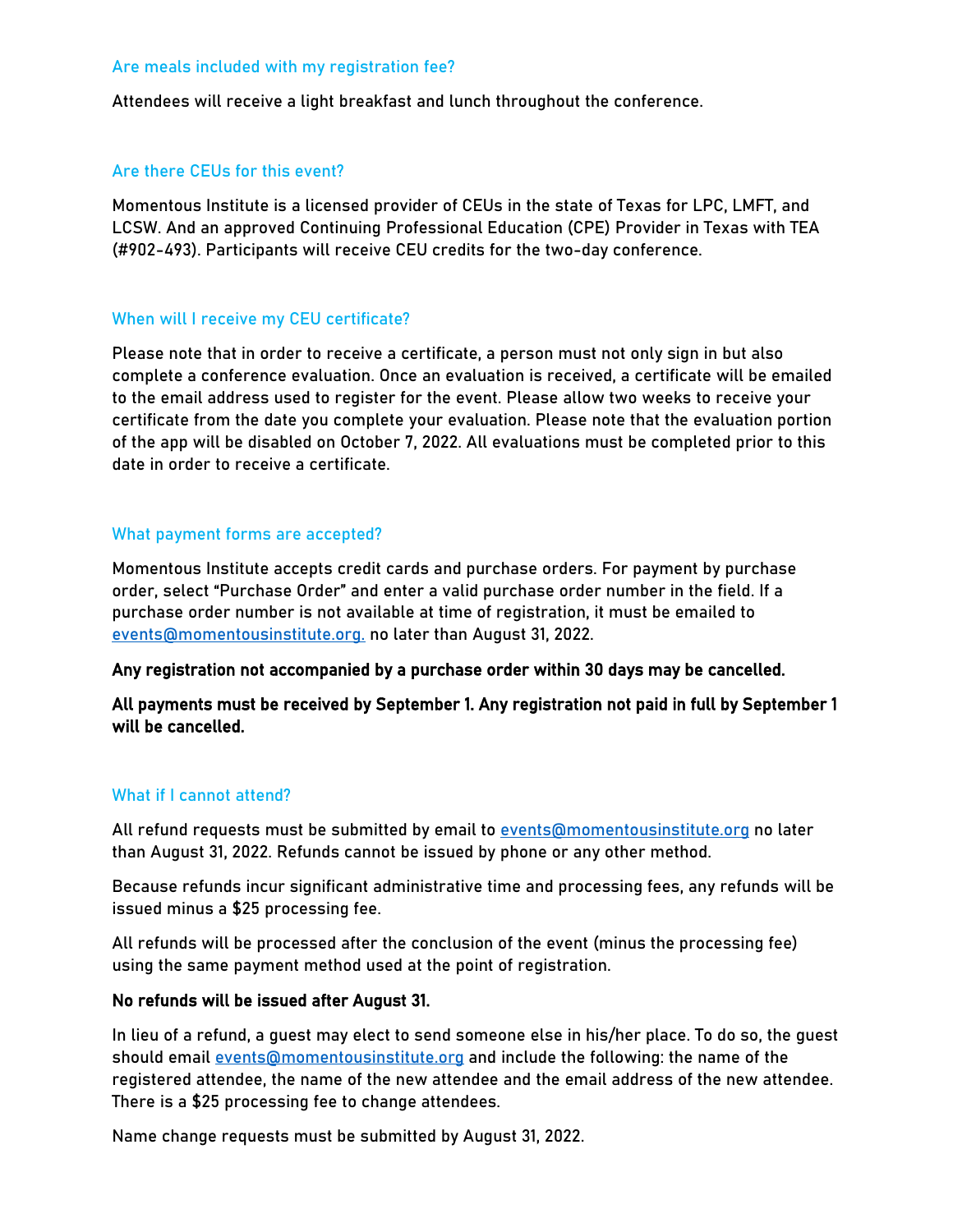#### Where should I stay?

A limited number of rooms has been reserved at a discounted rate at the Omni Dallas Hotel. Please call 1-800-THE-OMNI to reserve your room, and mention Momentous Institute and the Changing the Odds Conference to receive the discount or use this [link](https://www.omnihotels.com/hotels/dallas/meetings/momentous-institute-room-block-09272022) to book on the conference room block. Please note the last day to reserve a room under this reduced price block is September 6, 2022 5 p.m.

Please do not book accommodations until your event registration is completed in the event that the conference sells out. Momentous Institute is not responsible for fees or charges related to lodging.

#### Are there any discounts or scholarships available?

Thanks to generous conference sponsors, there are a limited number of scholarships available to help offset the cost. The scholarship application will available via [this link](https://momentousinstitute.org/assets/events/2022-Scholarship-Application.pdf) and we ask that you please complete it and submit it to events@momentousinstitute.org by August 1, 2022. A committee will review the applications and determine scholarships. Applicants will be notified by September 19, 2022.

#### How should I dress?

Casual business attire is appropriate. Please note that the temperature of the room runs cold. Attendees are encouraged to bring layers to stay warm.

#### Can I be an exhibitor?

The Changing the Odds Conference does not have exhibitor booths.

#### Can I get a copy of Momentous Institute's W-9 form?

Our W-9 is included as the last page of this document.

## Can I watch a video of the speaker after the event? Can I have access to the speaker's presentation slides?

We do not have permission from speakers to distribute video recordings from the event. Some speakers are willing to share their presentation slides, which are posted under the speaker's name on the event app.

#### Is there an app?

Yes! We will update this with download information for the app closer to the event.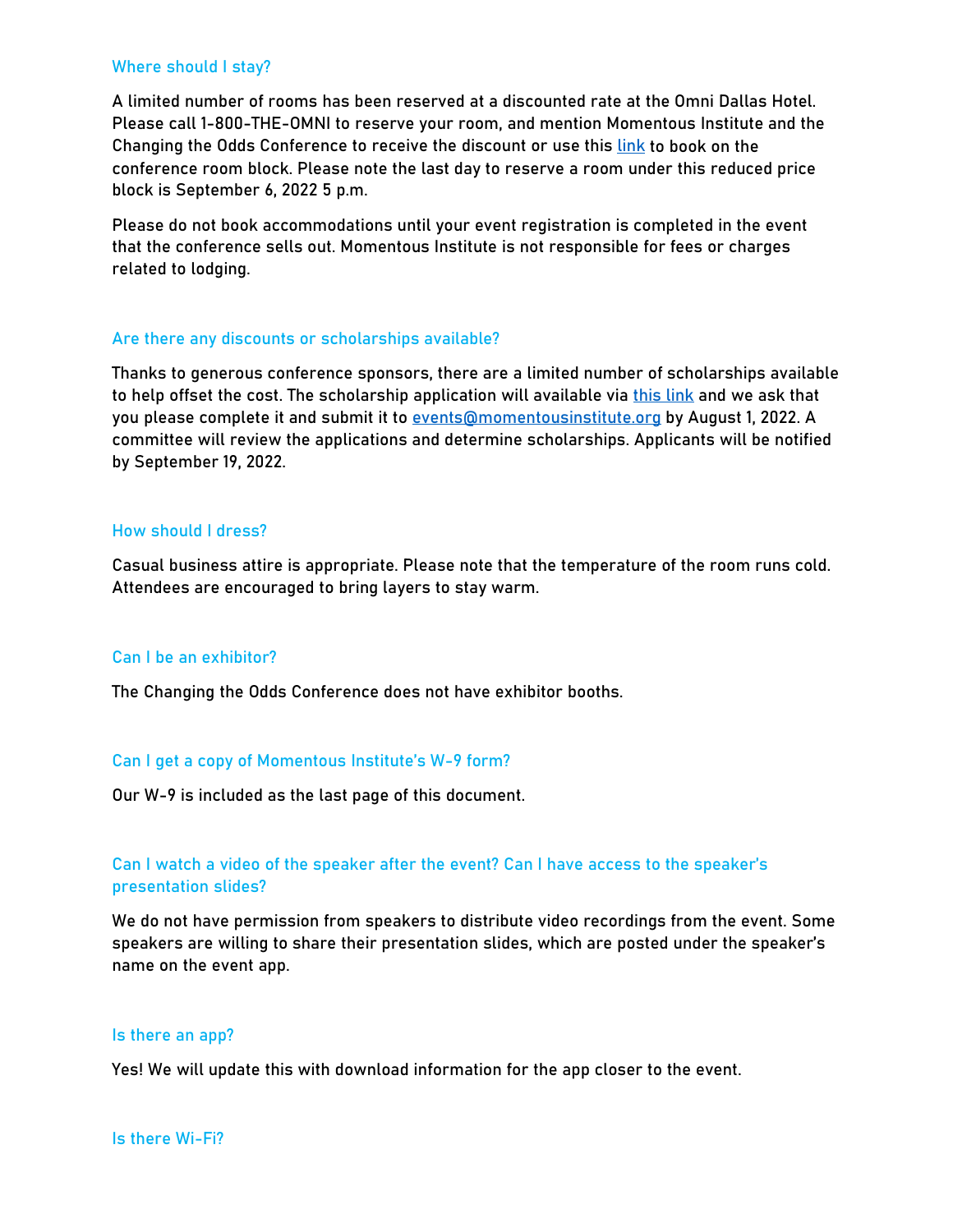Yes, the event has complimentary Wi-Fi. Please note that there are very limited options for charging devices in the event ballroom and plan accordingly.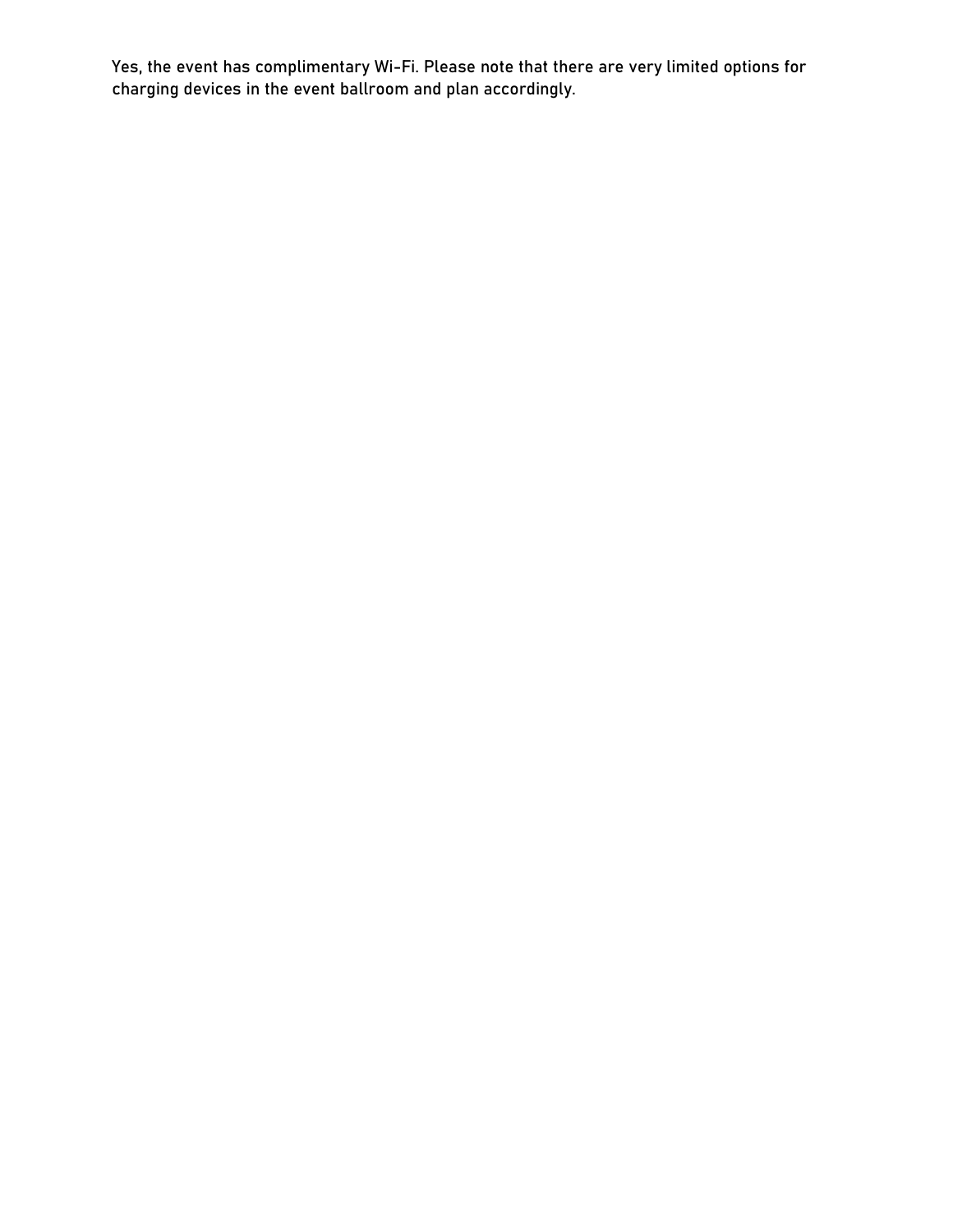#### How can my organization become a sponsor of this event?

Thank you for your interest in sponsoring! Please reach out to Robin Doeden, Director of Development & Strategic Partnerships at [rdoeden@momentousinstitute.org](mailto:rdoeden@momentousinstitute.org) or 214-915-4763.

#### Is it possible to attend only one day of the conference?

We do not have a one-day option for attending the conference. The \$695 registration fee covers one attendee for both days.

#### What services are available for people with disabilities or special needs?

Momentous Institute is happy to work with any special accommodations. Please email events@momentousinstitute.org if you are in need of any special services.

What if my question has not been answered?

Please email events@momentousinstitute.org.